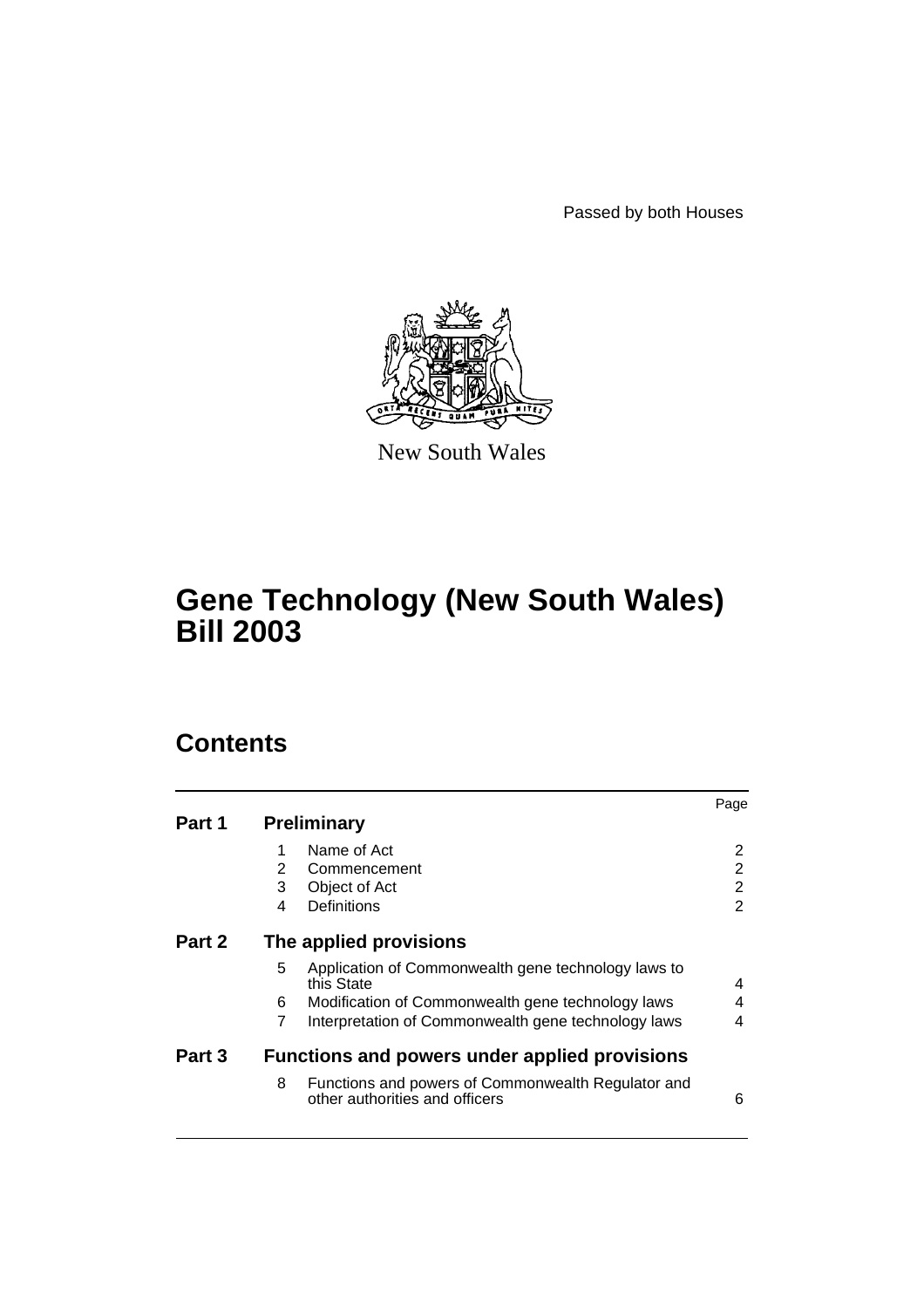# Gene Technology (New South Wales) Bill 2003

**Contents** 

|        |                      |                                                                                                 | Page           |  |  |
|--------|----------------------|-------------------------------------------------------------------------------------------------|----------------|--|--|
|        | 9                    | Delegations by the Commonwealth Regulator                                                       | 6              |  |  |
| Part 4 |                      | <b>Offences</b>                                                                                 |                |  |  |
|        | 10                   | Object of this Part                                                                             | $\overline{7}$ |  |  |
|        | 11                   | Application of Commonwealth criminal laws to offences<br>against applied provisions             | $\overline{7}$ |  |  |
|        | $12 \overline{ }$    | Functions and powers conferred on Commonwealth officers<br>and authorities relating to offences | 8              |  |  |
|        | 13                   | No double jeopardy for offences against applied provisions                                      | 8              |  |  |
| Part 5 |                      | <b>Administrative laws</b>                                                                      |                |  |  |
|        | 14                   | Application of Commonwealth administrative laws to applied<br>provisions                        | 9              |  |  |
|        | 15                   | Functions and powers conferred on Commonwealth officers<br>and authorities                      | 9              |  |  |
| Part 6 | <b>Miscellaneous</b> |                                                                                                 |                |  |  |
|        | 16                   | Act to bind Crown                                                                               | 10             |  |  |
|        | 17                   | Things done for multiple purposes                                                               | 10             |  |  |
|        | 18                   | Reference in Commonwealth law to a provision of another<br>law                                  | 10             |  |  |
|        | 19                   | Fees and other money                                                                            | 10             |  |  |
|        | 20                   | Regulations                                                                                     | 10             |  |  |
|        | 21                   | Amendment of Federal Courts (State Jurisdiction) Act 1999<br>No 22                              | 10             |  |  |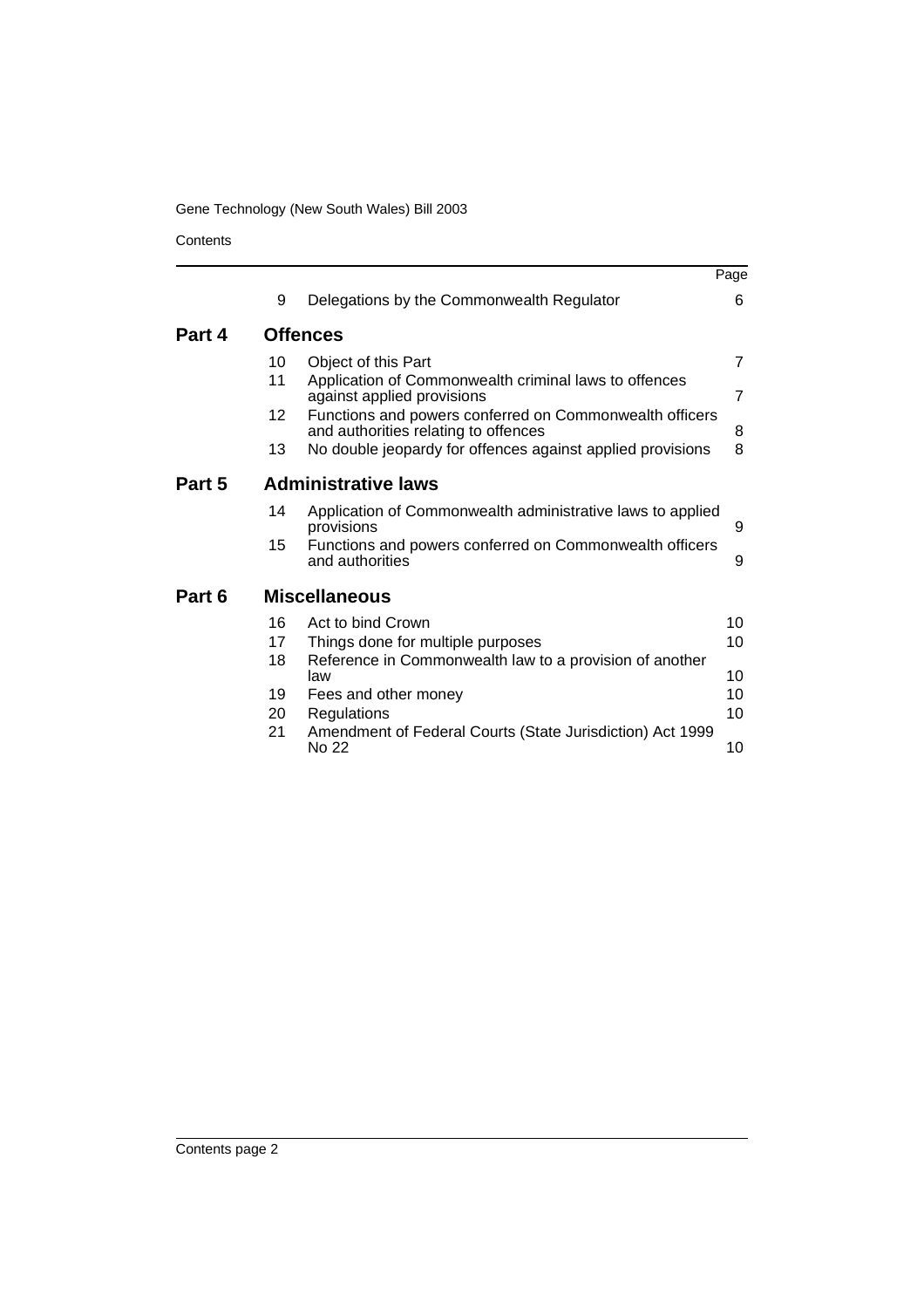*I certify that this PUBLIC BILL, which originated in the LEGISLATIVE COUNCIL, has finally passed the LEGISLATIVE COUNCIL and the LEGISLATIVE ASSEMBLY of NEW SOUTH WALES.*

*Legislative Council 2003* *Clerk of the Parliaments*



New South Wales

# **Gene Technology (New South Wales) Bill 2003**

Act No , 2003

An Act to apply the *Gene Technology Act 2000* and the *Gene Technology (Licence Charges) Act 2000* of the Commonwealth as a law of this State; and for other purposes.

See also Gene Technology (GM Crop Moratorium) Bill 2003.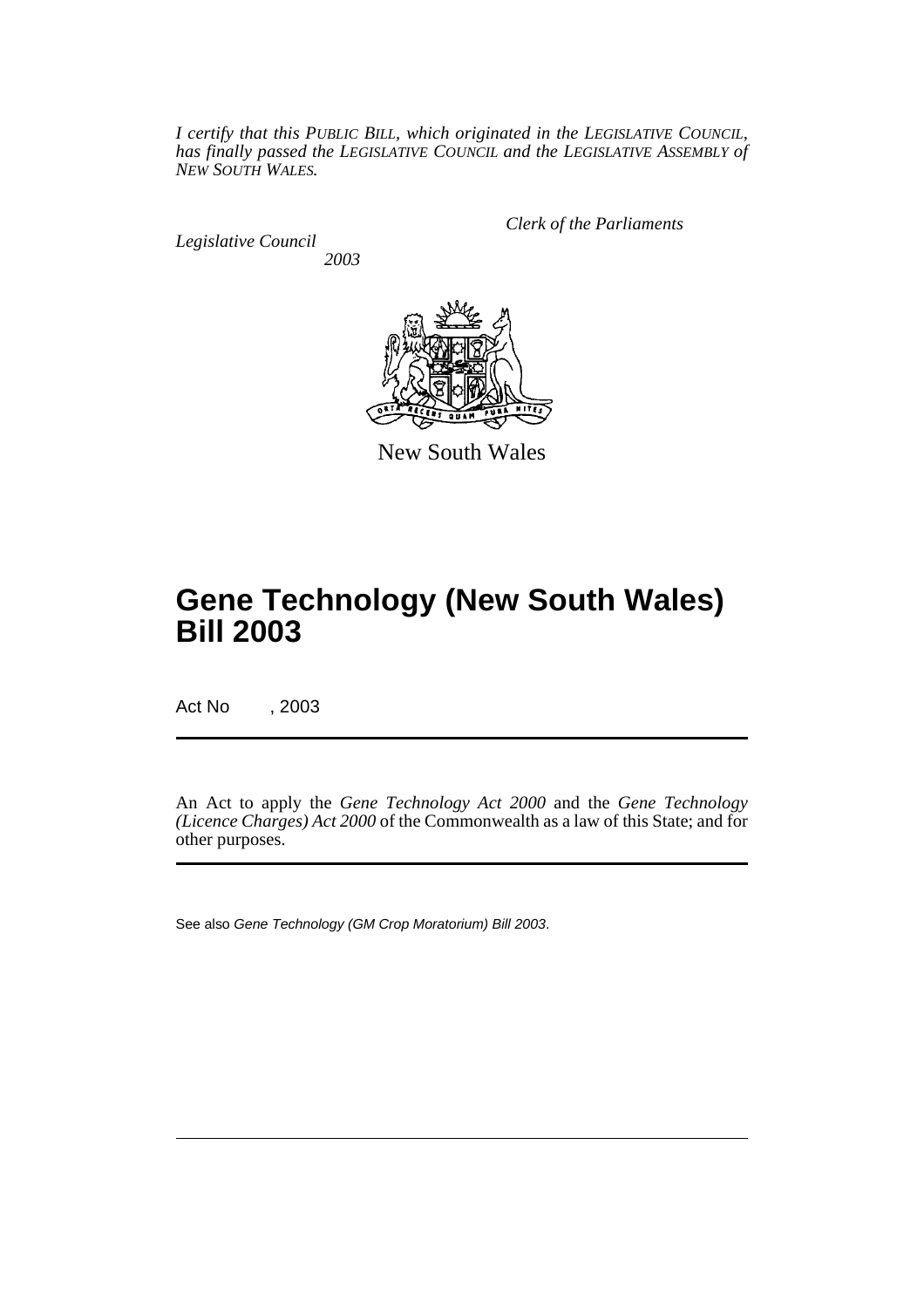Part 1 Preliminary

## **The Legislature of New South Wales enacts:**

# <span id="page-3-1"></span><span id="page-3-0"></span>**Part 1 Preliminary**

## **1 Name of Act**

This Act is the *Gene Technology (New South Wales) Act 2003*.

## <span id="page-3-2"></span>**2 Commencement**

This Act commences on a day or days to be appointed by proclamation.

## <span id="page-3-3"></span>**3 Object of Act**

- (1) The object of this Act is to adopt in this State a uniform Australian approach to the regulation of genetically modified organisms.
- (2) For that purpose, this Act:
	- (a) applies the *Gene Technology Act 2000* and the *Gene Technology (Licence Charges) Act 2000* of the Commonwealth as a law of this State, and
	- (b) makes provision to help ensure that the Commonwealth Acts and the applied law of this State are administered on a uniform basis by the Commonwealth as if they constituted a single law of the Commonwealth.

## <span id="page-3-4"></span>**4 Definitions**

(1) In this Act:

*applied provisions* means the Commonwealth gene technology laws that apply as a law of this State because of section 5, including any modification under section 6.

*Commonwealth administrative laws* means the following Acts and regulations of the Commonwealth:

- (a) the *Administrative Appeals Tribunal Act 1975* (excluding Part IVA),
- (b) the *Freedom of Information Act 1982*,
- (c) the *Ombudsman Act 1976*,
- (d) the *Privacy Act 1988*,
- (e) the regulations in force under any of those Acts.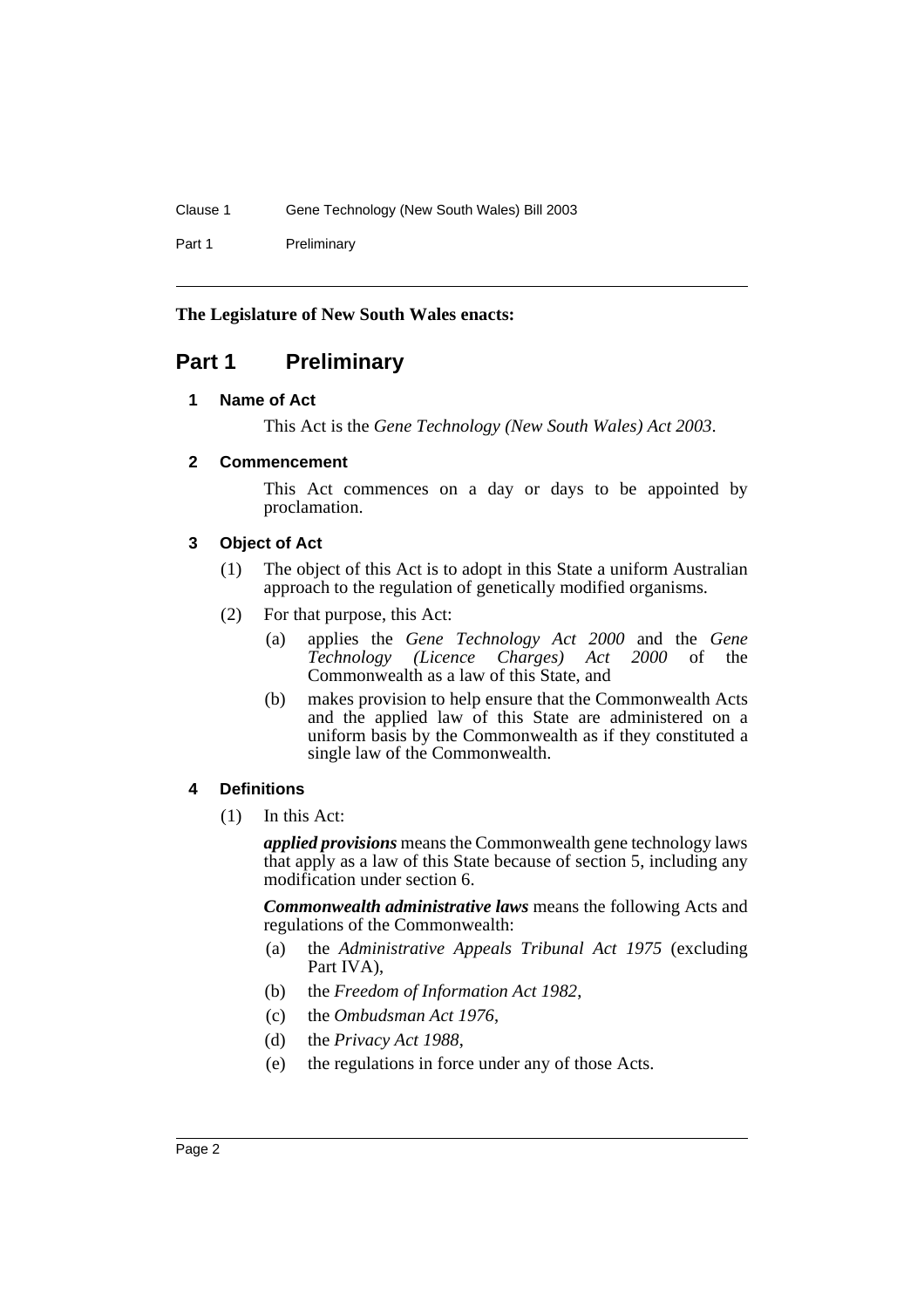Gene Technology (New South Wales) Bill 2003 Clause 4

Preliminary **Preliminary** Part 1

*Commonwealth Gene Technology Act* means the *Gene Technology Act 2000* of the Commonwealth.

*Commonwealth gene technology laws* means:

- (a) the Commonwealth Gene Technology Act, and
- (b) the Commonwealth Licence Charges Act, and
- (c) all regulations, guidelines, principles, standards and codes of practice in force under either of those Acts.

*Commonwealth Licence Charges Act* means the *Gene Technology (Licence Charges) Act 2000* of the Commonwealth.

*Commonwealth Regulator* means the Gene Technology Regulator appointed under the Commonwealth Gene Technology Act.

*function* includes duty.

*modifications* includes additions, omissions and substitutions.

- (2) If an expression is defined in the Commonwealth Gene Technology Act and is also used in this Act, the expression as used in this Act has, unless the contrary intention appears, the same meaning as in that Act.
- (3) In this Act, a reference to a Commonwealth Act includes a reference to:
	- (a) that Commonwealth Act, as amended and in force for the time being, and
	- (b) an Act enacted in substitution for that Act and, if it is amended, as amended and in force for the time being.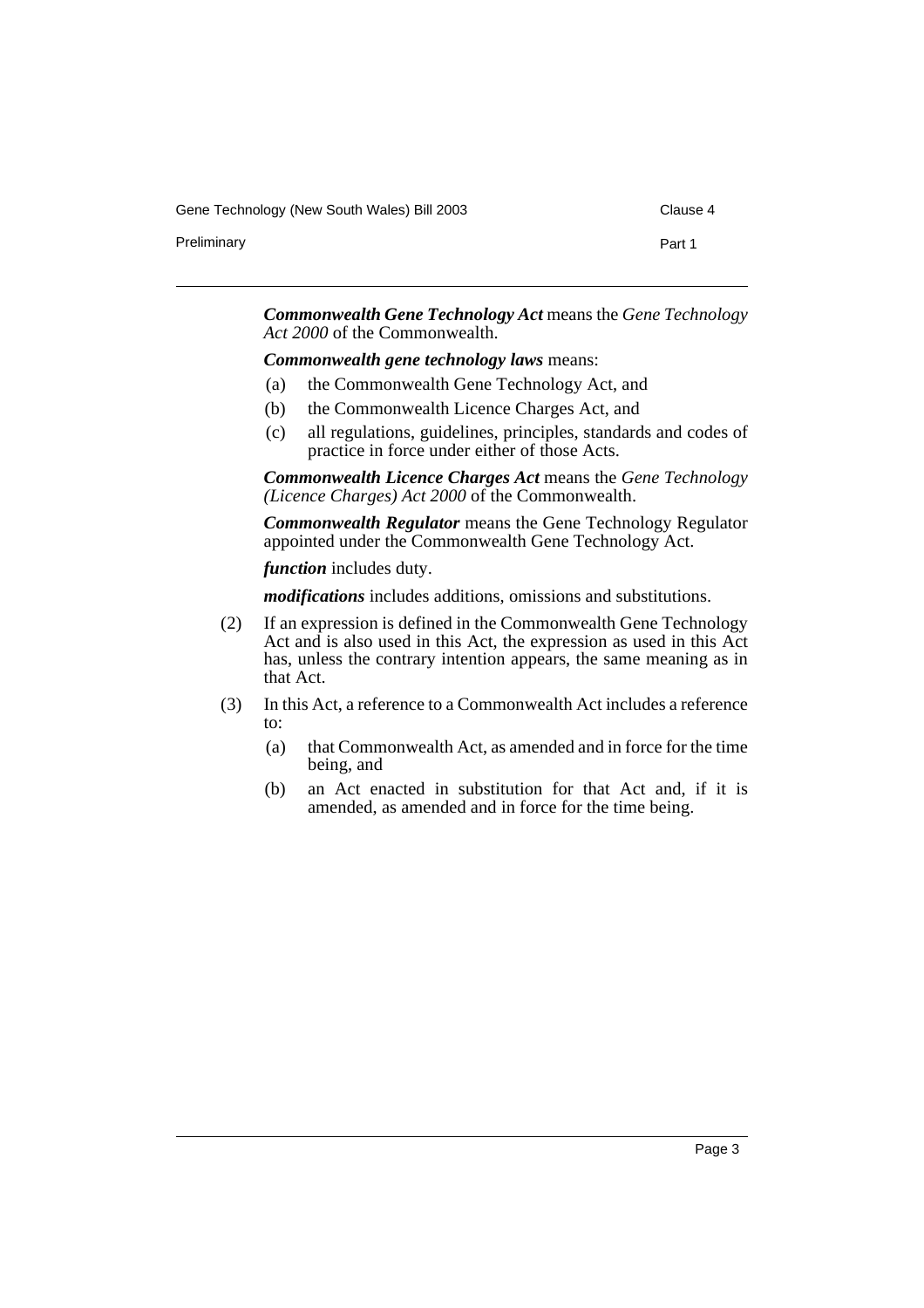Part 2 The applied provisions

# <span id="page-5-1"></span><span id="page-5-0"></span>**Part 2 The applied provisions**

## **5 Application of Commonwealth gene technology laws to this State**

- (1) The Commonwealth gene technology laws, as in force for the time being and as modified by or under this Act, apply as a law of this State.
- (2) Those Commonwealth gene technology laws so apply as if they extended to matters in relation to which this State may make laws:
	- (a) whether or not the Commonwealth may make laws in relation to those matters, and
	- (b) even though the Commonwealth gene technology laws provide that they apply only to specified matters with respect to which the Commonwealth may make laws.

## <span id="page-5-2"></span>**6 Modification of Commonwealth gene technology laws**

- (1) The Commonwealth gene technology laws are modified for the purposes of this Act by prohibiting the Commonwealth Regulator from granting a licence for a dealing that would involve an intentional release of a GMO into the New South Wales environment if the dealing is in contravention of a moratorium order made under the *Gene Technology (GM Crop Moratorium) Act 2003*.
- (2) The regulations under this Act may also modify the Commonwealth gene technology laws for the purposes of this Act.
- (3) Without limiting subsection (2), the regulations may provide that the Commonwealth gene technology laws apply under section 5 (1) as if an amendment to the Commonwealth gene technology laws:
	- (a) made by a law of the Commonwealth, and
	- (b) specified in the regulations,

had not taken effect.

#### <span id="page-5-3"></span>**7 Interpretation of Commonwealth gene technology laws**

(1) The *Acts Interpretation Act 1901* of the Commonwealth applies as a law of this State in relation to the interpretation of the applied provisions. That Act so applies as if the applied provisions were a Commonwealth Act or were regulations or other instruments under a Commonwealth Act, as the case requires.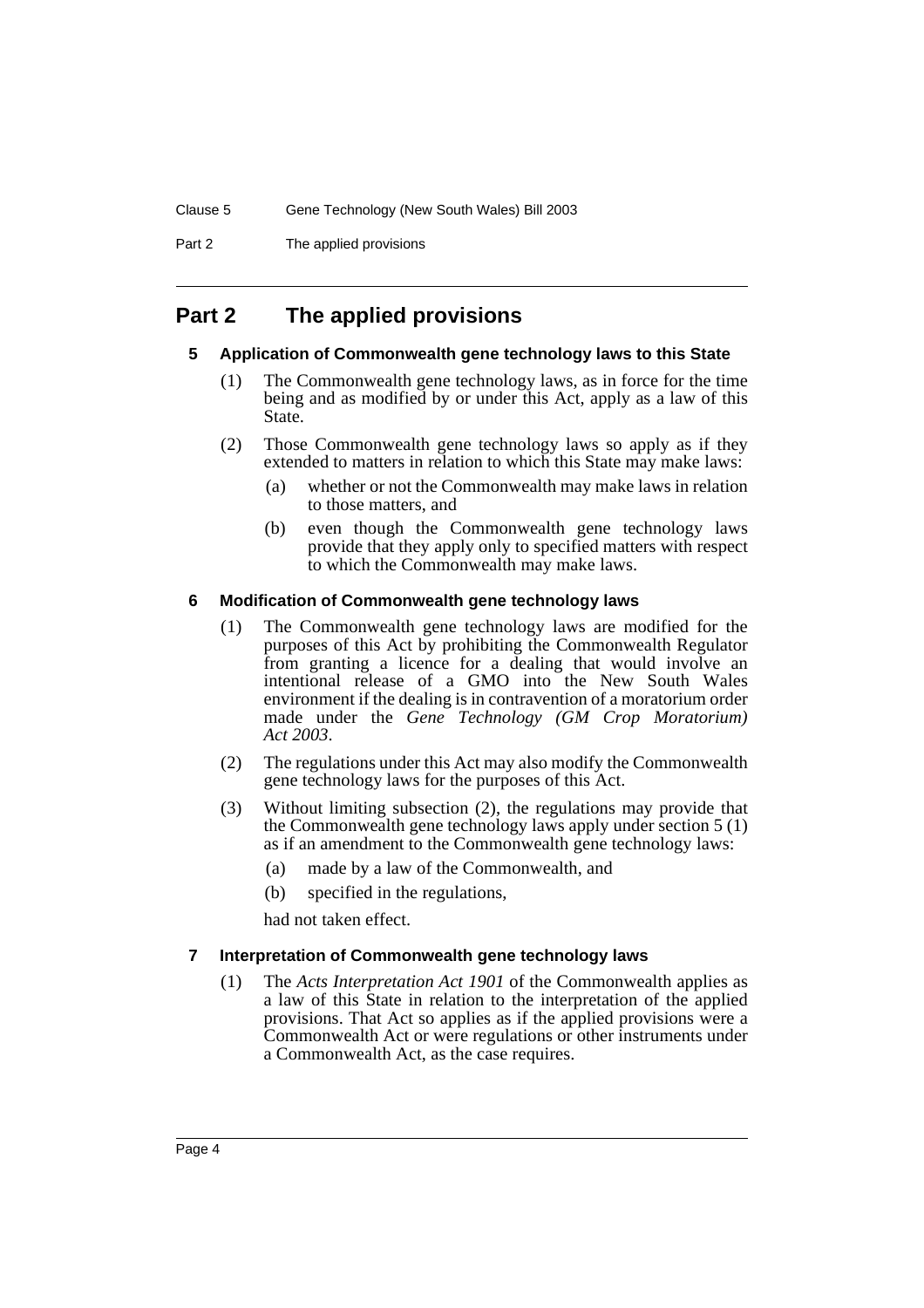| Gene Technology (New South Wales) Bill 2003 | Clause 7 |
|---------------------------------------------|----------|
| The applied provisions                      | Part 2   |
|                                             |          |

(2) The *Interpretation Act 1987* of New South Wales does not apply to the applied provisions.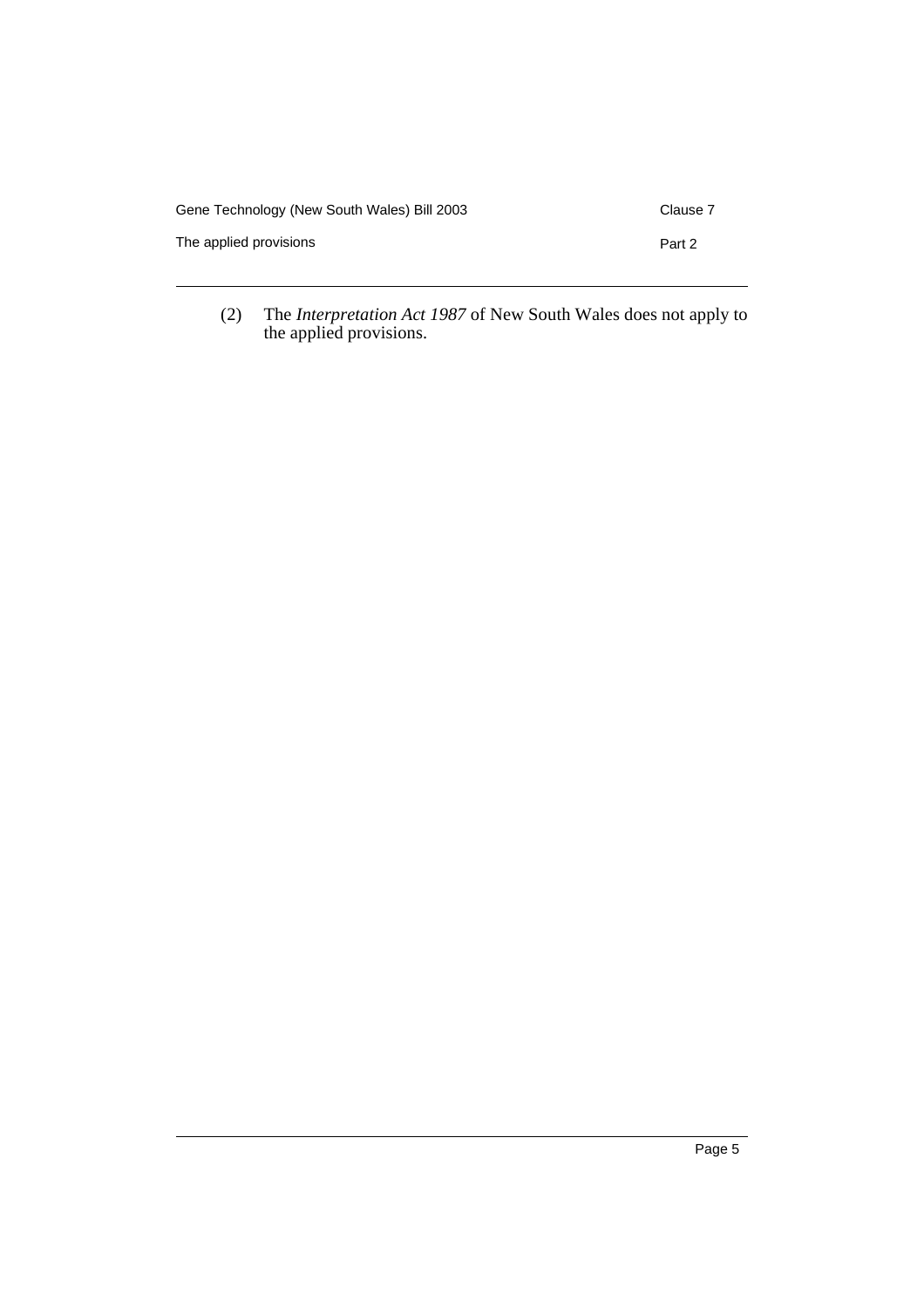# <span id="page-7-0"></span>**Part 3 Functions and powers under applied provisions**

#### <span id="page-7-1"></span>**8 Functions and powers of Commonwealth Regulator and other authorities and officers**

The Commonwealth Regulator and other authorities and officers referred to in the applied provisions have the same functions and powers under the applied provisions as they have under the Commonwealth gene technology laws, as those laws apply to the Commonwealth.

## <span id="page-7-2"></span>**9 Delegations by the Commonwealth Regulator**

Any delegation by the Commonwealth Regulator under the Commonwealth Gene Technology Act is taken to extend to, and have effect for the purposes of, the corresponding provision of the applied provisions.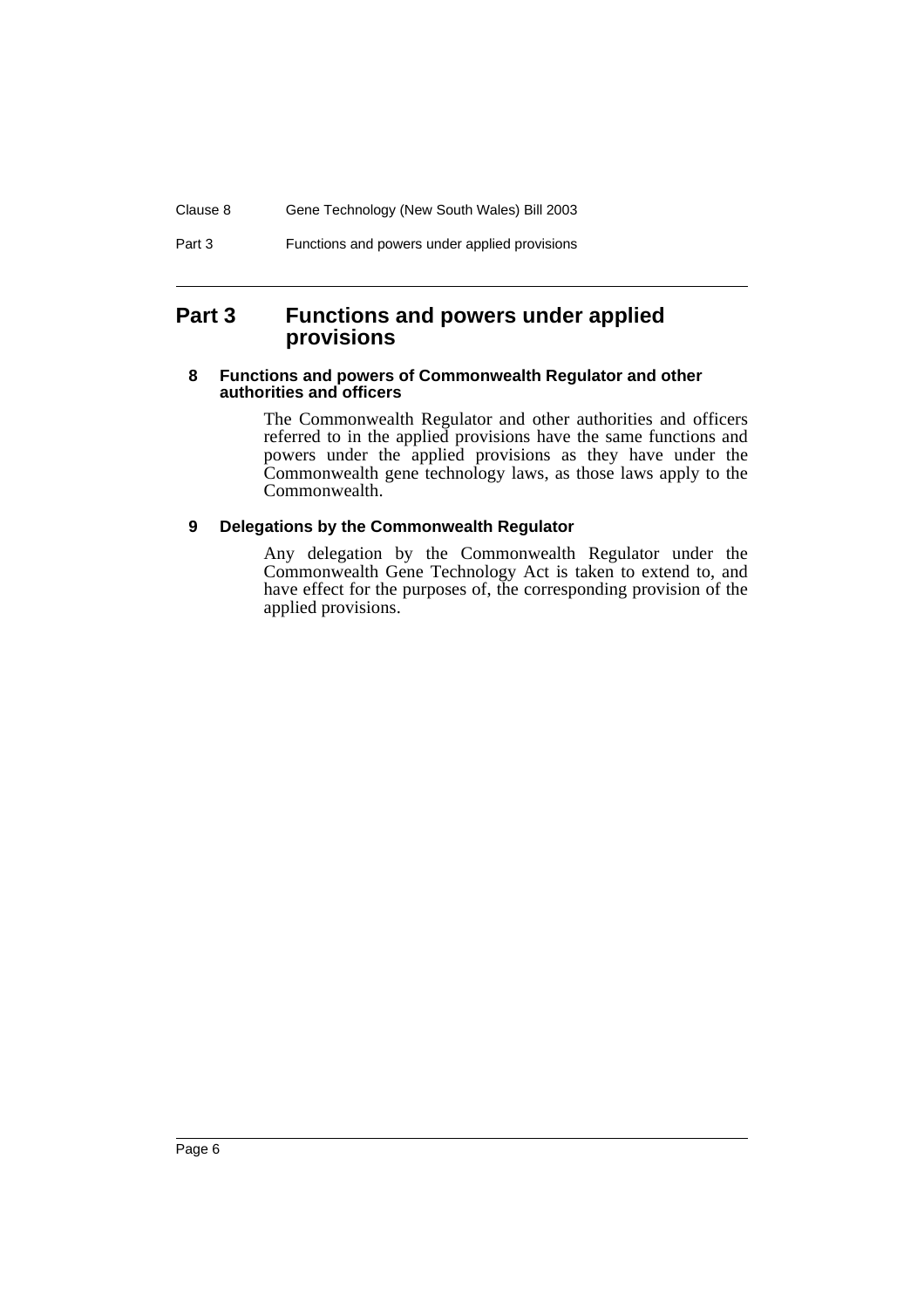Gene Technology (New South Wales) Bill 2003 Clause 10

Offences **Part 4** 

# <span id="page-8-0"></span>**Part 4 Offences**

## <span id="page-8-1"></span>**10 Object of this Part**

- (1) The object of this Part is to further the object of this Act by providing for an offence against the applied provisions to be treated as if it were an offence against a law of the Commonwealth.
- (2) The purposes for which an offence is to be treated as mentioned in subsection (1) include, for example (but are not limited to):
	- (a) the investigation and prosecution of offences, and
	- (b) the arrest, custody, bail, trial and conviction of offenders or persons charged with offences, and
	- (c) proceedings relating to a matter referred to in paragraph (a) or  $(b)$ , and
	- (d) appeals and reviews relating to criminal proceedings and to proceedings of the kind referred to in paragraph (c), and
	- (e) the sentencing, punishment and release of persons convicted of offences, and
	- (f) fines, penalties and forfeitures, and
	- (g) liability to make reparation in connection with offences, and
	- (h) proceeds of crime, and
	- (i) spent convictions.

#### <span id="page-8-2"></span>**11 Application of Commonwealth criminal laws to offences against applied provisions**

- (1) The relevant Commonwealth laws apply as laws of this State in relation to an offence against the applied provisions as if those provisions were a law of the Commonwealth and not a law of this State.
- (2) For the purposes of a law of this State, an offence against the applied provisions:
	- (a) is taken to be an offence against the laws of the Commonwealth, in the same way as if those provisions were a law of the Commonwealth, and
	- (b) is taken not to be an offence against the laws of this State.
- (3) Subsection (2) has effect for the purposes of a law of this State except as provided by the regulations under this Act.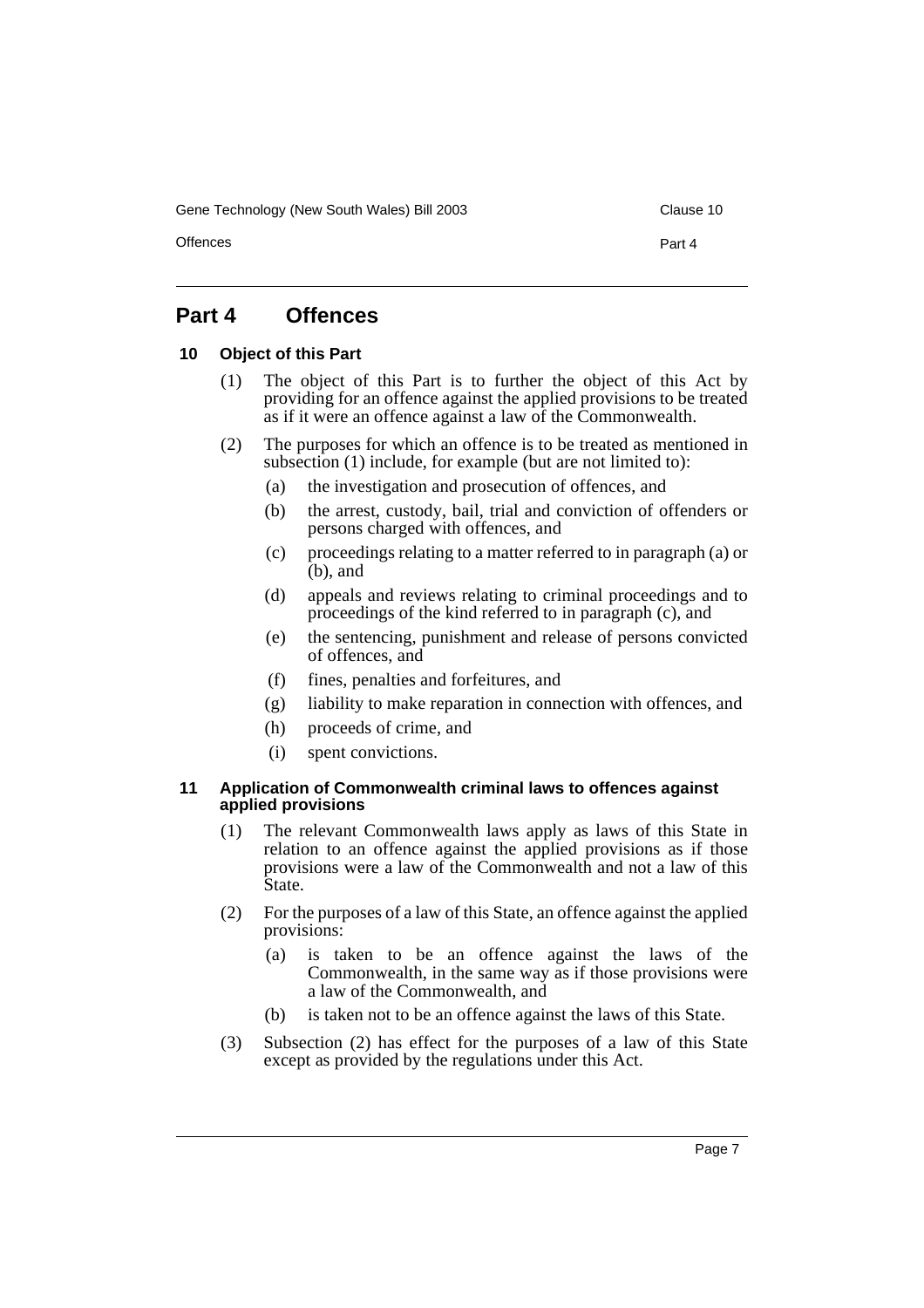Part 4 Offences

#### <span id="page-9-0"></span>**12 Functions and powers conferred on Commonwealth officers and authorities relating to offences**

- (1) A Commonwealth law applying because of section 11 that confers on a Commonwealth officer or authority a function or power in relation to an offence against the Commonwealth gene technology laws also confers on the officer or authority the same function or power in relation to an offence against the corresponding provision of the applied provisions.
- (2) In performing a function or exercising a power conferred by this section, the Commonwealth officer or authority must act as nearly as practicable as the officer or authority would act in performing or exercising the same function or power in relation to an offence against the corresponding provision of the Commonwealth gene technology laws.

#### <span id="page-9-1"></span>**13 No double jeopardy for offences against applied provisions**

If:

- (a) an act or omission is an offence against both the applied provisions and an offence against the Commonwealth gene technology laws, and
- (b) the offender has been punished for that offence under those Commonwealth laws,

the offender is not liable to be punished for the offence under the applied provisions.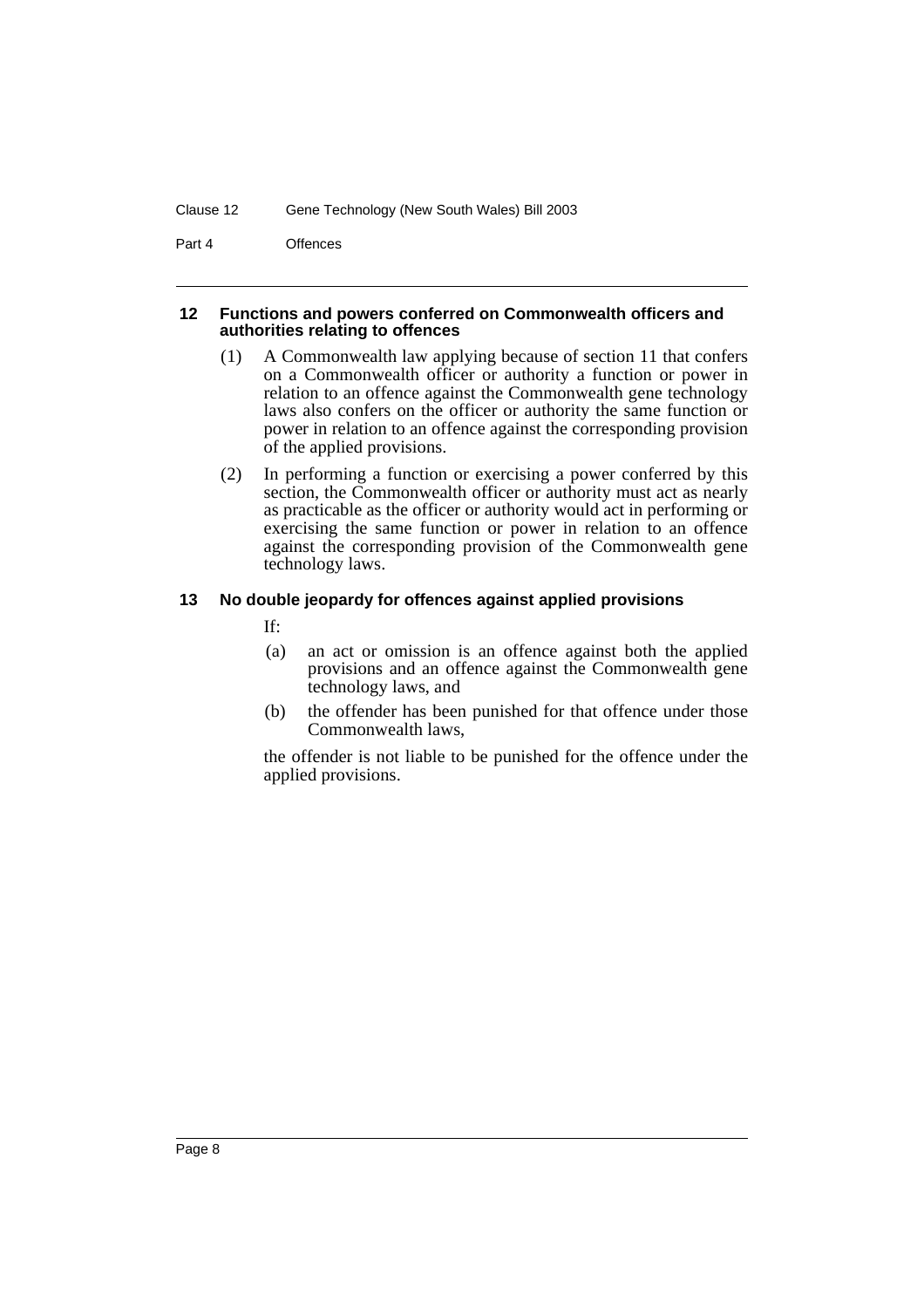Gene Technology (New South Wales) Bill 2003 Clause 14

Administrative laws **Part 5** 

# <span id="page-10-0"></span>**Part 5 Administrative laws**

#### <span id="page-10-1"></span>**14 Application of Commonwealth administrative laws to applied provisions**

- (1) The Commonwealth administrative laws apply as laws of this State to any matter arising in relation to the applied provisions as if those provisions were a law of the Commonwealth and not a law of this State.
- (2) For the purposes of a law of this State, a matter arising in relation to the applied provisions:
	- (a) is taken to be a matter arising in relation to laws of the Commonwealth in the same way as if those provisions were a law of the Commonwealth, and
	- (b) is taken not to be a matter arising in relation to laws of this State.
- (3) Subsection (2) has effect for the purposes of a law of this State except as provided by the regulations under this Act.
- (4) Any provision of a Commonwealth administrative law applying because of this section that purports to confer jurisdiction on a federal court is taken not to have that effect.
- (5) For the purposes of this section, a reference in a provision of the *Administrative Appeals Tribunal Act 1975* of the Commonwealth (as that provision applies as a law of this jurisdiction) to the whole or any part of Part IVA of that Act is taken to be a reference to the whole or any part of that Part as it has effect as a law of the Commonwealth.

#### <span id="page-10-2"></span>**15 Functions and powers conferred on Commonwealth officers and authorities**

- (1) A Commonwealth administrative law applying because of section 14 that confers on a Commonwealth officer or authority a function or power also confers on the officer or authority the same function or power in relation to a matter arising in relation to the applied provisions.
- (2) In performing a function or exercising a power conferred by this section, the Commonwealth officer or authority must act as nearly as practicable as the officer or authority would act in performing or exercising the same function or power under the Commonwealth administrative law.